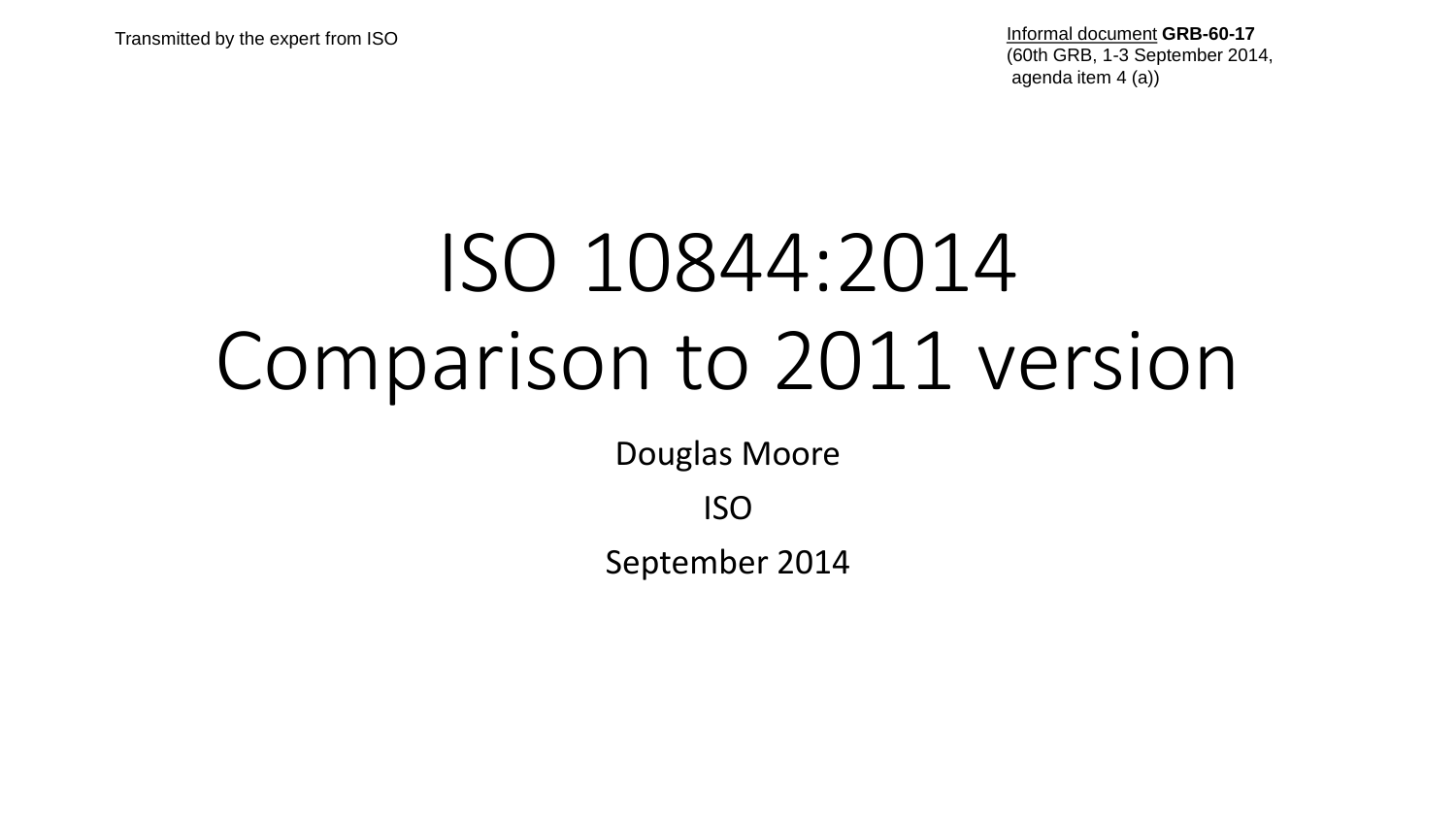## Overview

## •ISO 10844 republished in 2014

## •Identified editorial corrections made

•No change to fundamental requirements